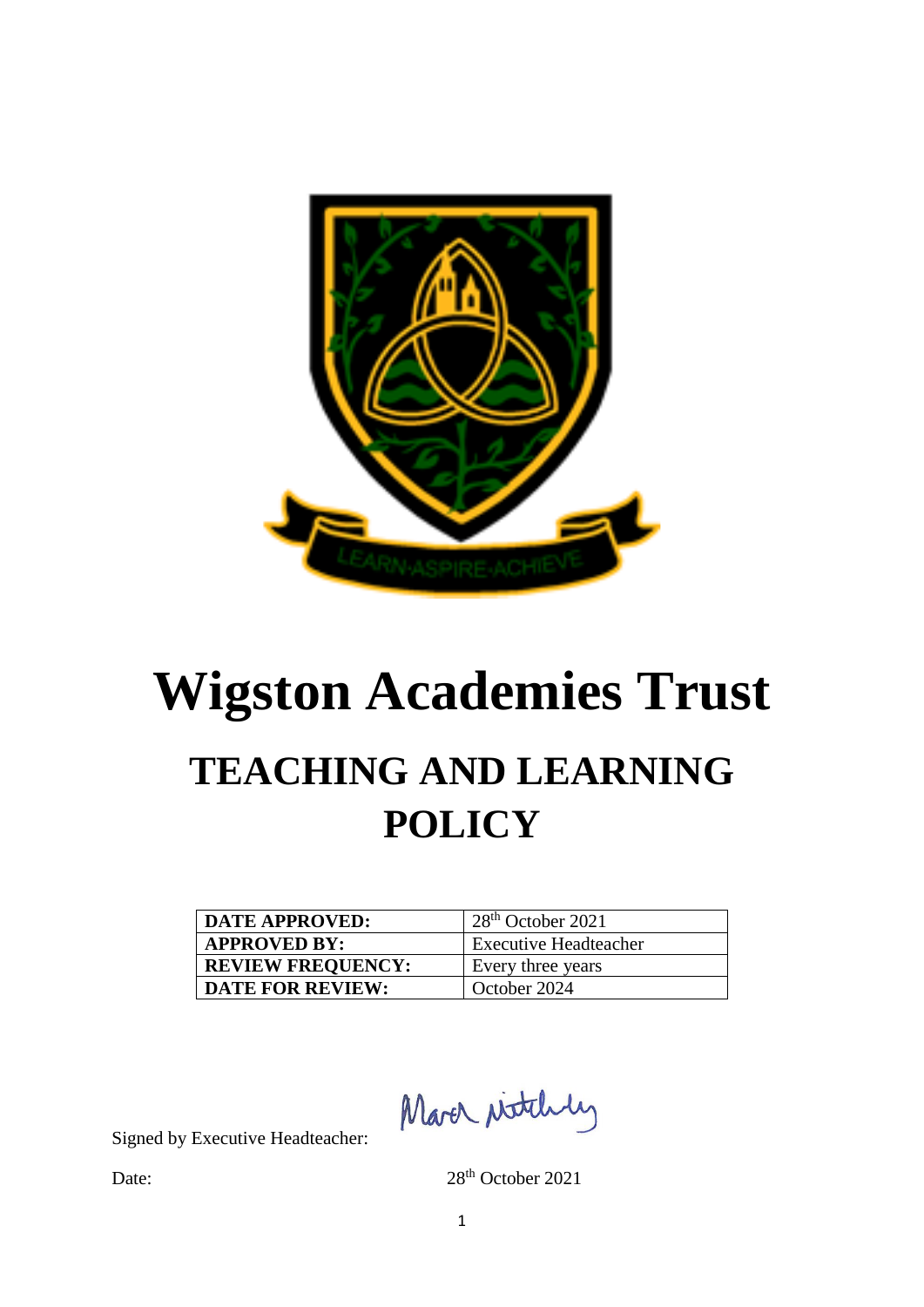## **CONTENT:**

- **1. Purpose**
- **2. Aims**
- **3. Teachers are expected to**
- **4. Guidance for staff**
- **5. Management of learning and teaching**
- **6. Monitoring**
- **7. Formal observations**

**Appendices**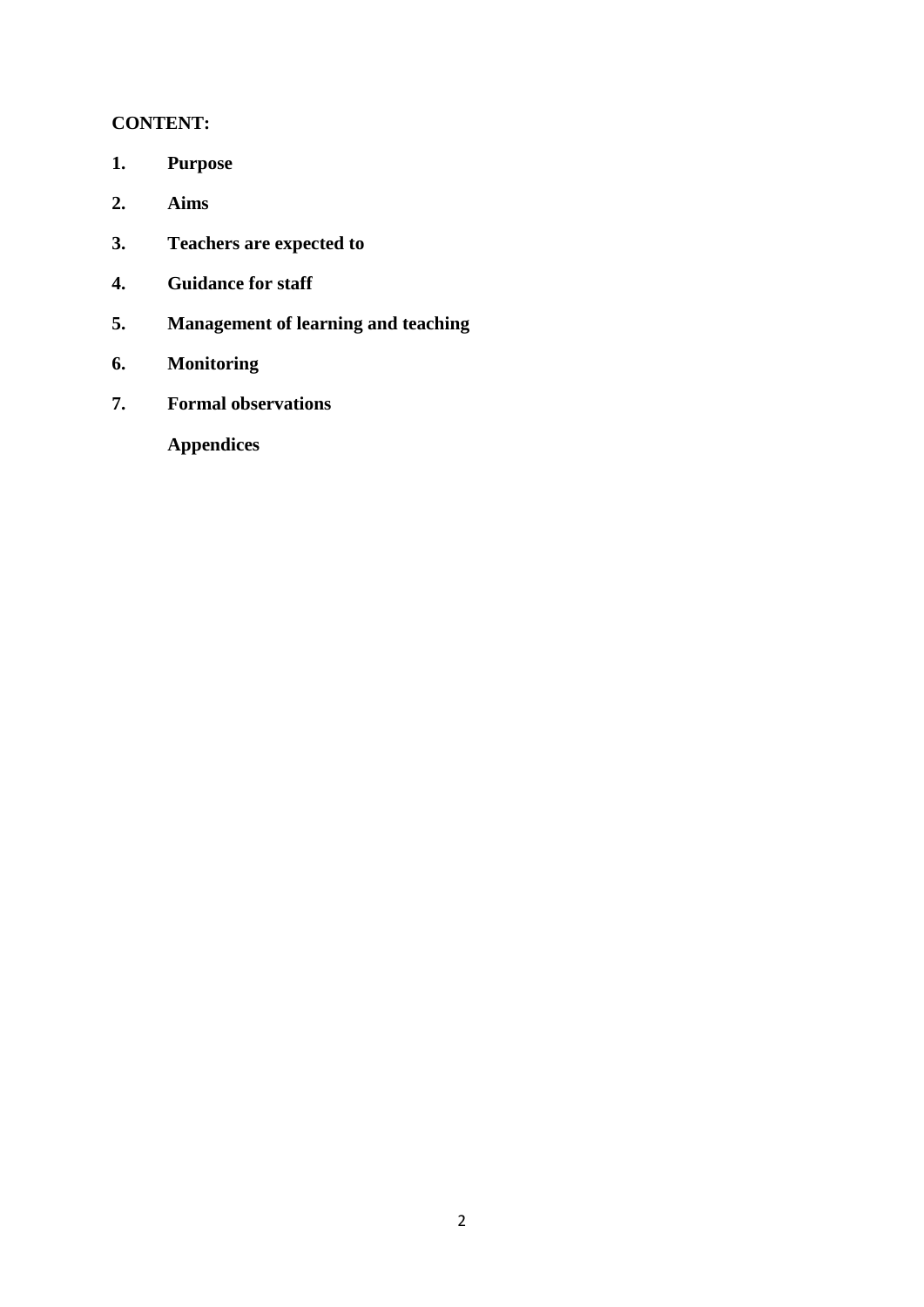# **1. Purpose**

The purpose of the Learning and Teaching Policy is an attempt to promote consistent practice, and work towards outstanding teaching across the Trust and provide students with opportunities to make sense of the information they receive and develop their own understanding.

## **2. Aims:**

- Every student has the right to high quality teaching
- To maximise the learning potential of every student thought high quality teaching
- Opportunities for continuing professional development (CPD) for staff to continue to develop teaching and learning
- Collaboration of staff across the Trust and curriculum, facilitating the sharing of good practice in teaching and learning sessions

At Wigston Academies Trust, our vision is for all of our students, regardless of background and circumstances to make good progress and achieve grades that will allow them to follow their chosen path in the future. We want out students to be curious inquisitive and develop a thirst for knowledge; resilience and to value effort. Students need to understand that sometimes making an error or failing at a task is an essential part of learning and recognise that developing a positive 'can do' attitude will help them to achieve.

## **3. To achieve the vision, teachers are expected to:**

- Have high expectations for all including; behaviour for learning, participation, engagement, presentation of work and outcomes
- Show outstanding knowledge and passion for their subject area
- Know their impact be reflective, evaluate the effect they are having on their students learning and adjust teaching accordingly
- Be skilled in formative assessment practices, assessing students' progress throughout the lesson and being flexible to student needs during a lesson
- Know the key knowledge, concepts and schemes students need to know and what they need to improve in the different elements of a subject
- Use assessment data to plan lessons which take into account prior attainment and specific learning needs
- Differentiate / Scaffold work appropriately to challenge **all** learners
- Challenge students, expect the most out of them, enabling them to deepen their knowledge and understanding
- Use time, support staff, technology and other resources effectively (Appendix 4)
- Take responsibility for their own professional development; be committed to learning themselves as reflective practitioners who strive to keep up to date with knowledge and pedagogy
- National College membership facilitates individualised CPD
- Maintain class files (Appendix 1)

*'Every teacher needs to improve, not because they are not good enough, but because they can be even better' Dylan William*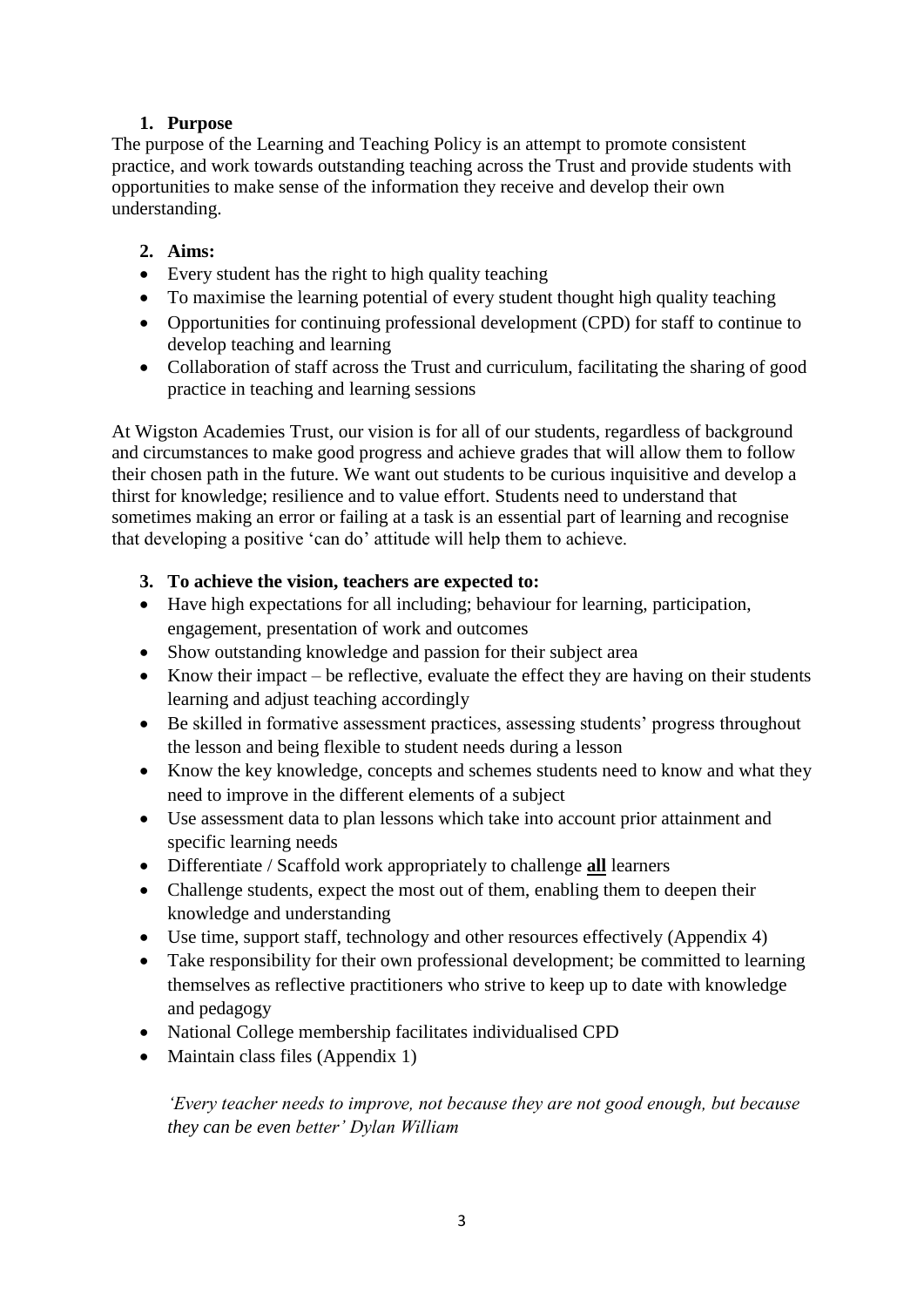# **4. There is not a recipe for the perfect teacher; the following information is guidance for staff to work within and beyond:**

## **Knowing our students:**

- Enables teachers to assess their needs effectively and raise their expectations when is their engagement drifting? Why is it happening? Do they need help or time to work it out for themselves? These questions can only be answered if we know our students.
- Students need a fair, trusting safe environment that acknowledge they may not know and may make errors and develop the positive of being able to do it without mistakes. The teacher's role is to maximise the efficiency of the time available, provide many learning opportunities to learn, ensuring time is spent learning and not just doing.

## **High levels of challenge:**

'A successful teacher establishes a student's expectations of their abilities but then dispels those expectations by telling them they can do better. Professor J. Hattie

• Appropriate challenge ensures students have high expectations of what they can do

## **Engagement:**

- Students need to engage in what is happening within the classroom, this means that they will be thinking about what we want them to think about and as a result learning is more likely to take place
- Lessons need to get off to a positive start, use a 'do now' task to hook their attention from the offset, making effective use of retrieval activities to develop recall skills and development of long-term memory 'sticky knowledge'

# **Explanation and modelling:**

- New key components are explained effectively to enable students to be able to move on to other composites of the learning process.
- Once key knowledge has been explained, students need to be able to know how to apply it – one of the most recognised methodologies is for an expert to model the process

# **Opportunities for independence:**

'Don't practice until you get it right, practice until you don't get it wrong' Unknown

- Students having opportunities to work independently completing activities that are designed to allow application and practice of key knowledge.
- Carefully planned tasks will also allow intelligent practice which develops the thinking process rather than repeated mechanical activities.

# **Effective Questioning: (Appendix 2)**

• Questioning is a key part of what takes place in a classroom and effective questioning can spark discussion, assess current performance and provide deeper levels of challenge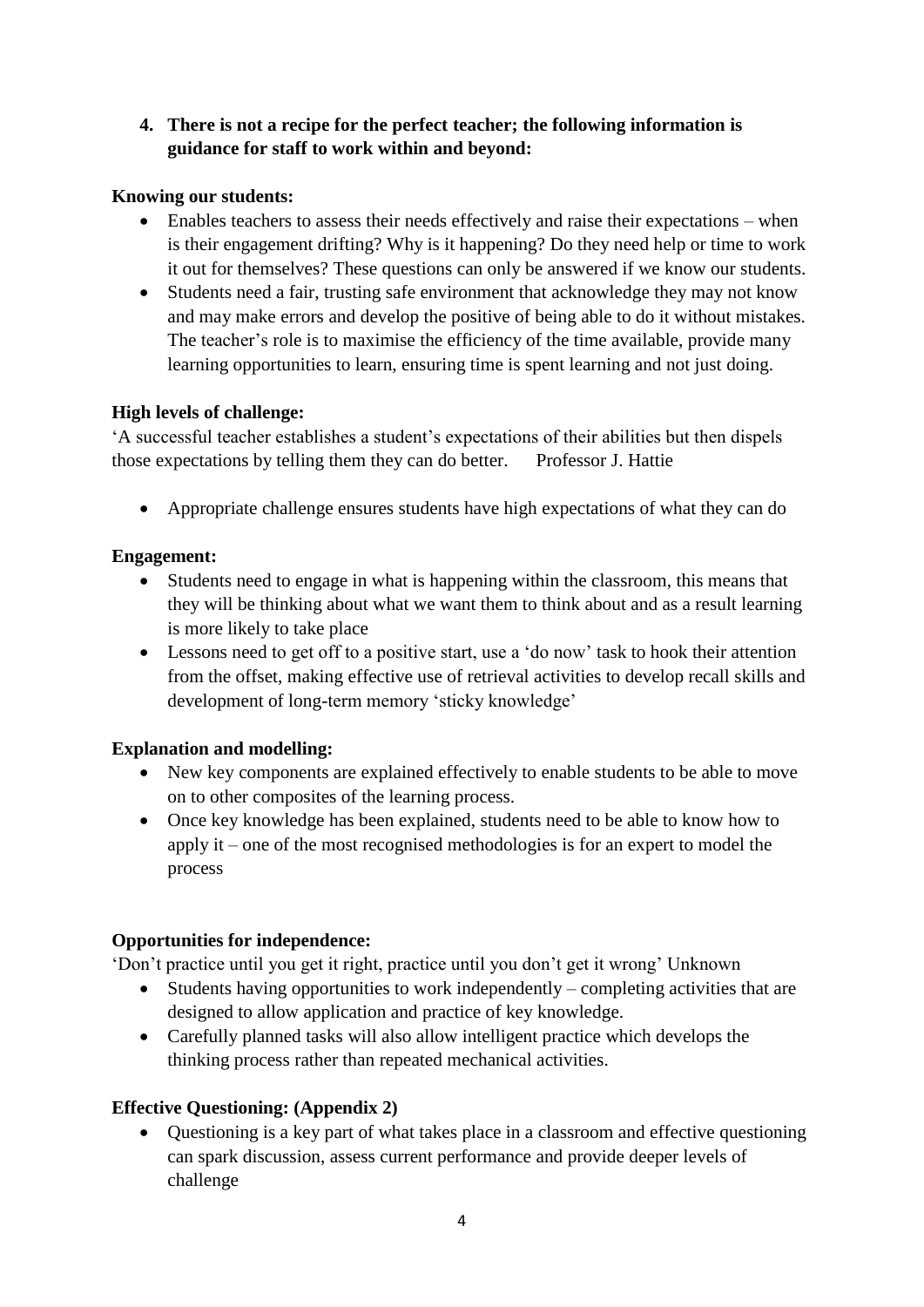- Expert questioning can force our students to think, a key part of the learning process as we are more likely to lock information away in our long-term memory if we think about it
- Effective questioning also enables students to are able to use subject specific language within their responses
- Questioning can also be used to assess current performance allowing teachers to recognise if students are ready to move on to the next stage of a topic as well as diagnosing potential misunderstandings

## **Feedback:**

- Effective feedback is a crucial tool in order to determine the next steps a student needs to take to continue to make progress
- Good feedback practices can result in high levels of differentiation as students work on the particular element of their personal feedback to allow them to move on
- Use the Trusts feedback policy consistently FAR Feedback, Action and Response (student), ensure students have time to reflect and respond to the feedback you have given whether in class or as a homework
- Feedback will support those underachieving and opportunities provided to stretch the most able.
- Feedback must be focussed on improving the progress of learners.

## **Formative assessment of student performance (Appendix 3)**

- Skilful formative assessment supports effective scaffolding of next steps within a lesson and beyond. It enables us to consider the improvement in performance that a student is making. This also enables us to consider the direction of the next lesson
- It is important to acknowledge that learning takes place over time and as teachers we must reflect on this carefully and consider how we will change the improved performance into learning
- Teachers must be aware of the needs of specific groups such as SEND, More Able, EAL (English as an additional language), Pupil Premium, Looked After Children, BME (Black and Minority Ethnic Groups), Armed Forces and Travellers and will provide the appropriate support. Class files highlight these students in individual classes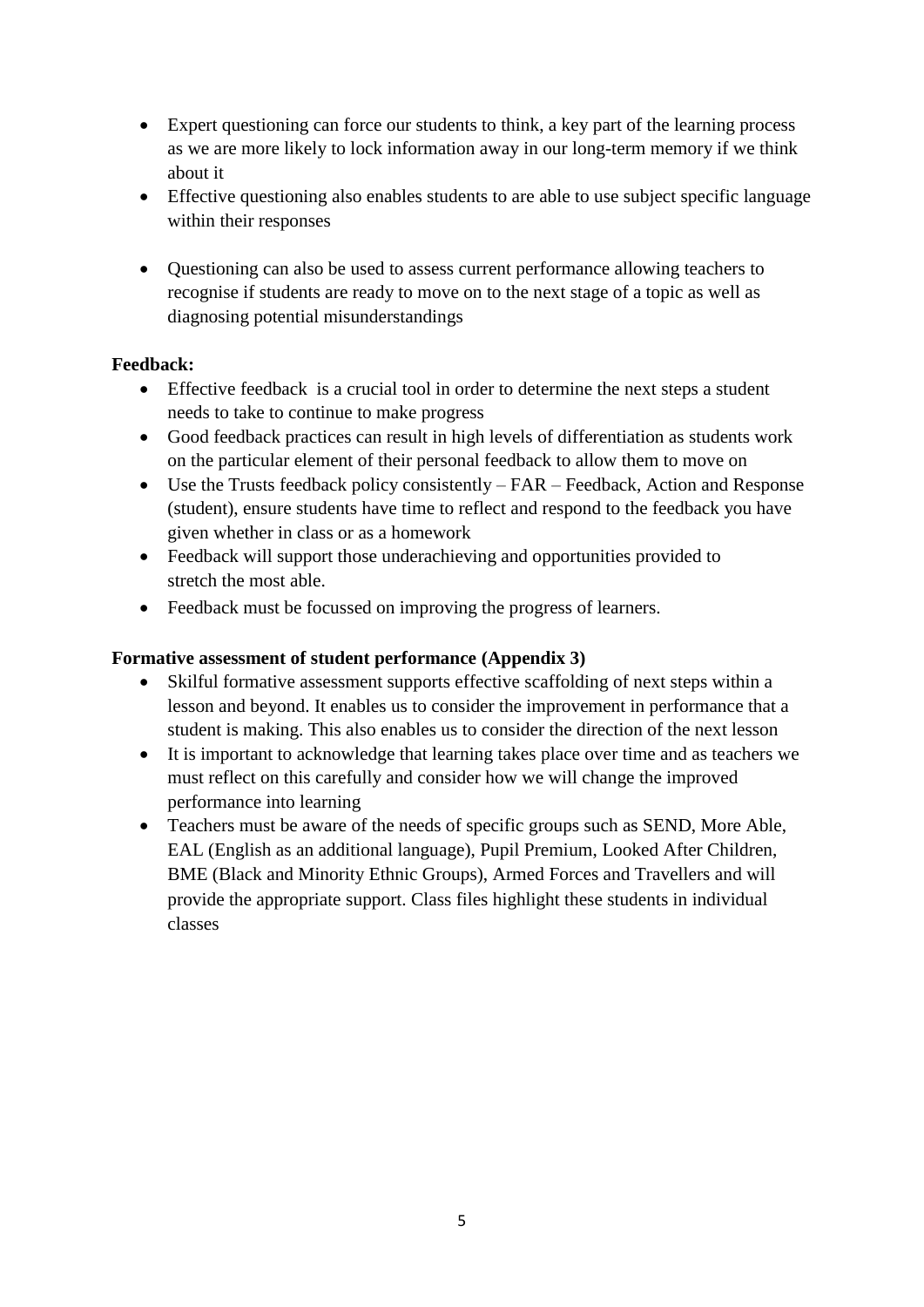#### **Overview:**



# **5. Management of Learning and Teaching:**

It is important that learning and teaching is monitored in order to ensure that all students receive the best possible learning experience.

## **Effective practice is shared in a number of ways which includes:**

- Good/outstanding practice observed in observations and or learning walks asked to lead a teaching and learning session to share good practice and/or invited to mentor other staff
- CPD use of National College in-house sessions
- Action Research / triad groups
- Drive Team evidence based research informing Teaching and Learning practice and to support colleagues
- Observations formal and informal
- Learning Walks
- Drop-ins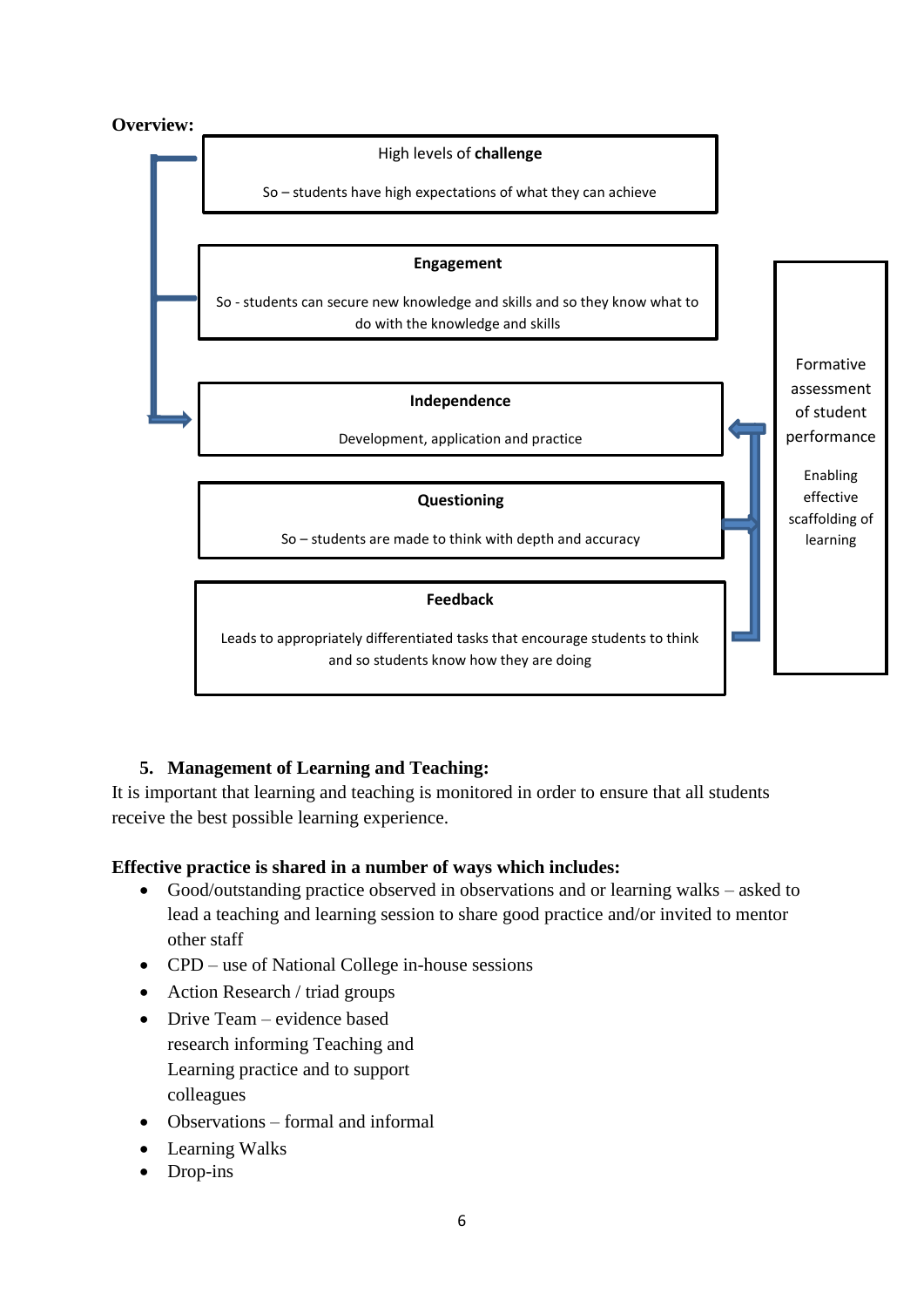- Work sampling
- Focussed teaching and learning department meetings
- Teaching and Learning conversations
- Half termly Teaching and Learning bulletin
- Regular recommended reads for learning and teaching (L&T), including L&T library in the staffroom
- Directory of Good Practice to identify 'Best Practice' to arrange a drop-in or Teaching and Learning conversation with identified colleagues

# **6. Monitoring:**

Wigston Academies Trust is committed to ensuring that learning and teaching is rigorously evaluated and monitored to ensure it is of the highest quality. This process is tailored individually to teachers' career stage and/or teaching expertise and experience.

# **The following methods are used regularly to monitor teaching and learning:**

- Formal lesson observations with feedback / dialogue within 2 teaching days
- Performance Management, self-review process for all teachers linked to teachers' standards
- Drop-ins and Learning Walks completed by the Leadership Team and Heads of Department
- Tracking and monitoring of formal observations by the Leadership Team
- Peer observation
- Student Voice
- Reporting to Governors
- Work Scrutiny
- Teaching and Learning conversations

# **7. Formal Observations:**

Formal lesson observations will take place as part of the performance management and feedback will be a more supportive coaching model on areas of strength or development.

# **Informal:**

Other observations may take place during the year, these may be more informal observations, peer observation to aid professional development, or subject leaders monitoring the quality of education in their department.

# **Department Review:**

Staff may be observed to gain a clear picture of the quality of education and teaching and learning standards across a whole department. Feedback will be received for all observations.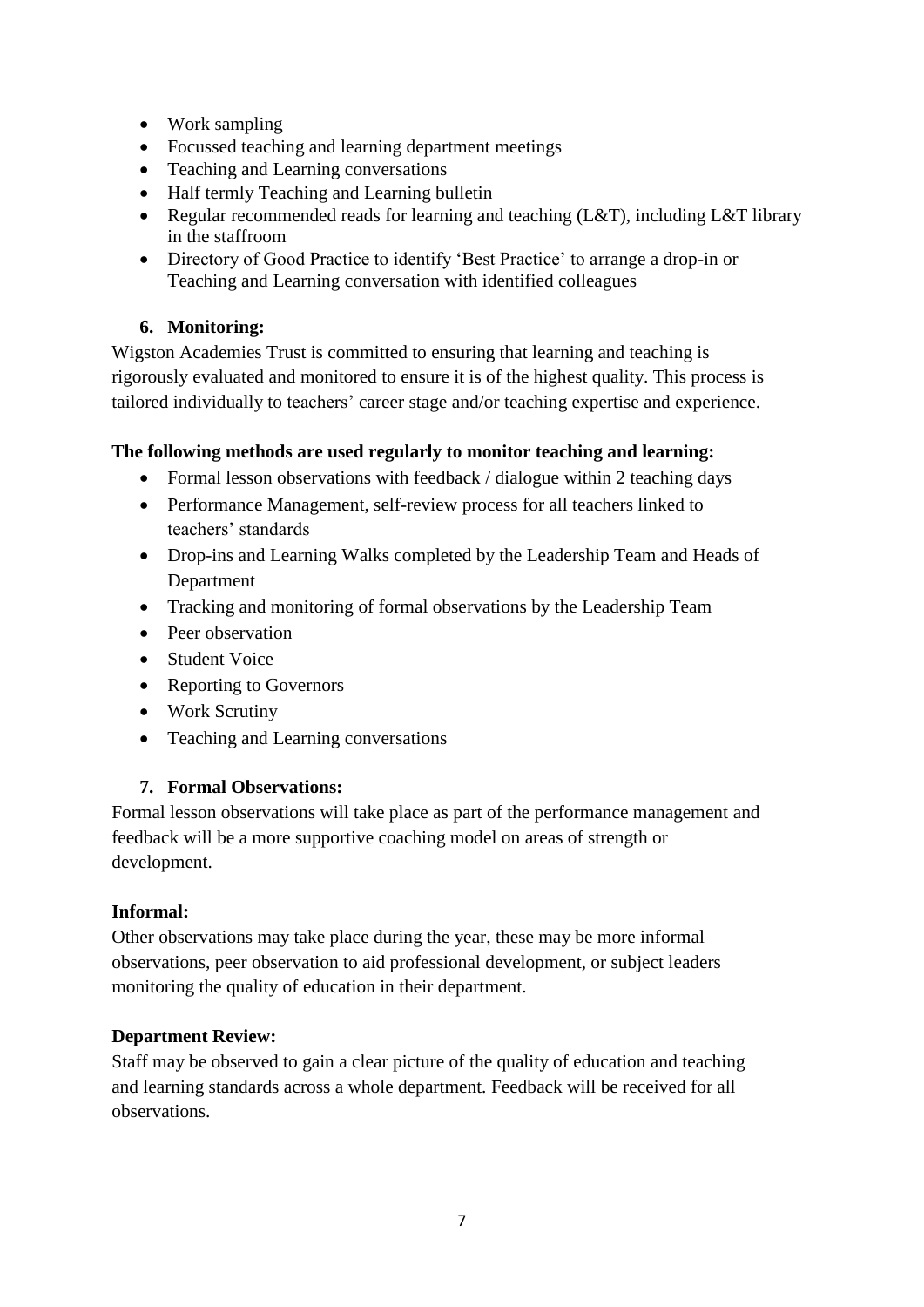# **Learning Walk / Drop-ins:**

This is a means for the Leadership Team and others with delegated responsibility for teaching and learning, to assess the standard of learning that is taking place in the Trust. These visits are drop-ins to inform monitoring of the quality of learning and engagement. They are not an observation of teaching and focus on students learning.

## **Timeline:**

Below is timeline for lesson observations and or drop-ins. If a member of staff does not teach a particular Key Stage, then a different year group will be observed. See QA calendar for Wigston Academy/Wigston College for an overview.

Additional observations may take place to provide support for new staff and those requiring support. Each member of staff will be observed / have a drop-in across at least two Key Stages during the academic year.

## **Observation Outcomes:**

If an observation (formal or informal) demonstrates 'expert' practice, this colleague should be encouraged to participate in one or more of the following;

- Lead a workshop department or whole school
- Conduct a peer observation; be encouraged to buddy up with a colleague
- Participate or Lead in mentoring/coaching
- Summarise a book or piece of research pertinent to the subject to share good practice
- Undertake Action research and feedback to staff at a teaching and learning session
- Apply to become a member of the Drive Team

## **Concern:**

If an observed lesson is a cause for concern, the member of staff **must** be made aware. This applies to all forms of lesson observation both formal and informal.

The observer will meet the teacher to:

- Give clear feedback about the nature / seriousness of the concern
- Give the teacher the opportunity to discuss the concerns
- Discuss any support that may be required

The observer must meet with the teaching and learning lead to inform them of the concerns that have been raised. Through discussion with the teaching and learning lead:

- Appropriate support to address the specific concerns will be agreed
- It will be made clear how, and by when the progress will be reviewed. This will include further observations.

*A repeat formal observation should take place within two weeks to gather further evidence and inform any support that may follow.*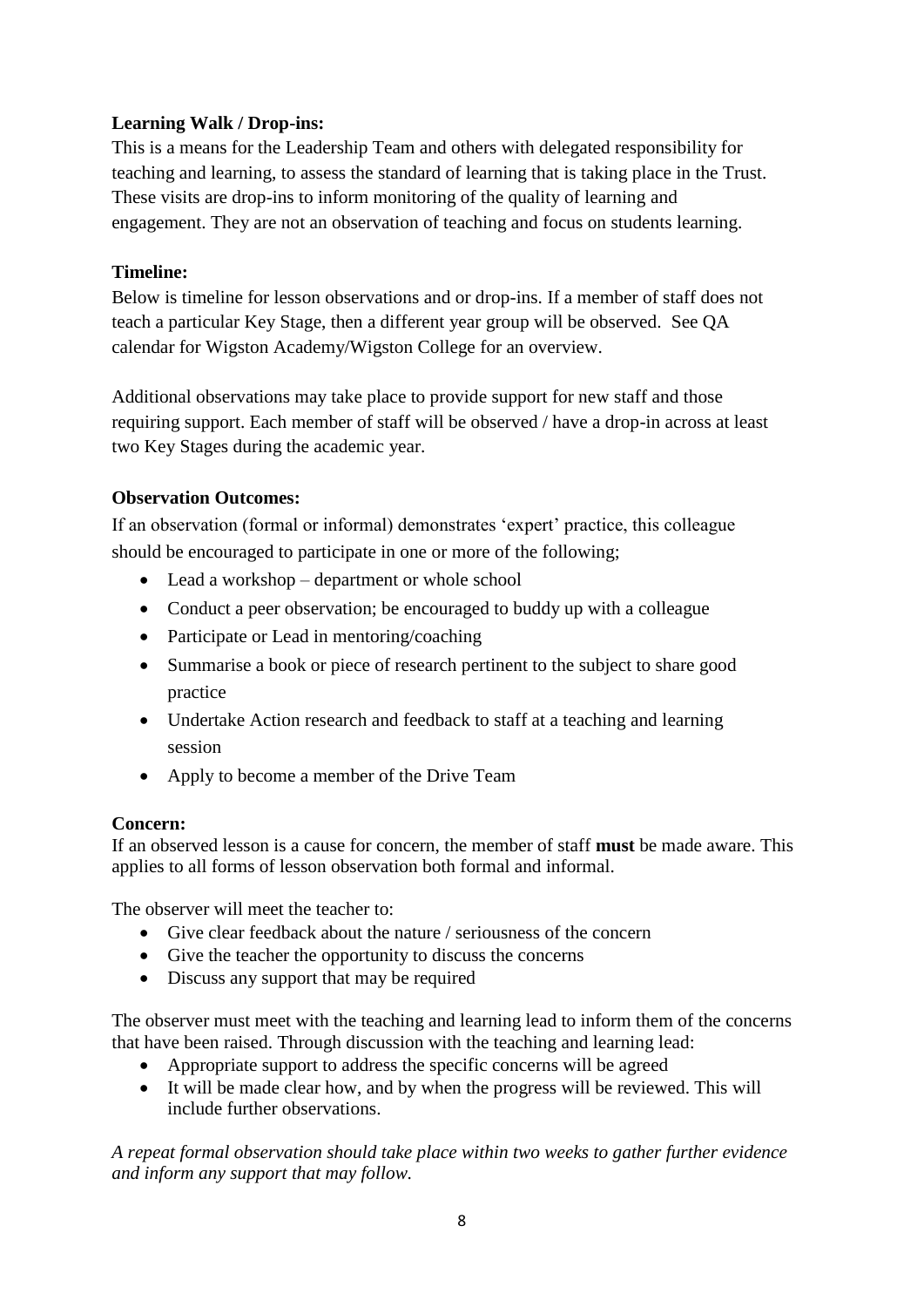If any lesson observed that raises 'serious concerns about the progress / safety of students' a support programme **must** be put in place.

The support package may include:

- Head of Department involvement and support triggered at departmental level
- The teacher being able to undertake peer observations; pairing with a member of the Drive Team or consistently good practitioner
- Team teaching
- Teacher being assigned a peer mentor
- Lesson by lesson scrutiny of lesson plans by HoD and/or a senior leader
- Time limited period of informed support after which further actions may be required such as a period of formal support
- Further professional learning opportunities
- For an NQT any support package will usually be provided by their subject mentor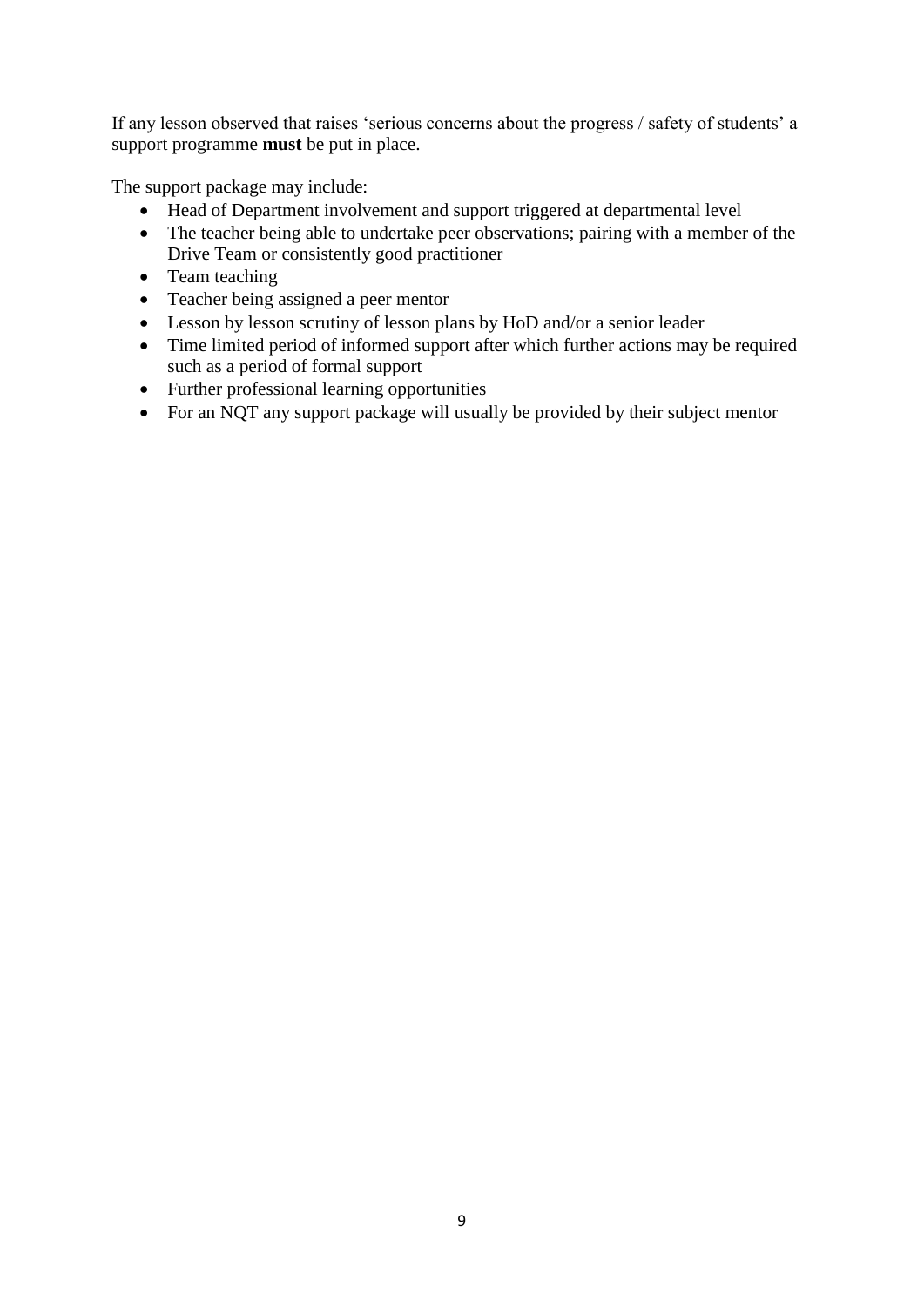# **Appendices**

## **Appendix 1: Class Files**

Subject staff will maintain their class files; these will be accessible to Heads of department, Leadership Team and other QA visitors. They will be marked as confidential and kept securely as they contain sensitive information on students.

#### **Expected Content:**

Learning context Lesson planning examples Class/group lists Annotated class photos i.e. PP/SEND, etc Seating plans Individual pupil information including pupil profiles if SEND – could include examples of feedback Subject overview Performance information – up to date data tracking

## **Appendix 2: Questioning**

Questioning - Developing students' capacity for thinking and independent learning can be promoted through asking more open ended questions. Wait time has to be increased to allow students to think about the question and make a considered response.

- $\triangleright$  Don't be afraid to give students thinking time
- $\triangleright$  Schemes of Learning could be question led and include key questions which capture students' imagination
- $\triangleright$  Involve students at the start of the lesson through open and closed question starters
- ➢ Use different types of questioning i.e. open, closed, higher order, Blooms taxonomy
- ➢ Use a range of means to encourage everyone to engage with the question; use of retrieval strategies or questioning techniques, e.g. Pose, Pause, Bounce
- $\triangleright$  Give students short discussion time in pairs/groups before discussing as a whole class Time this to ensure pace
- $\triangleright$  Create a community of enquiry by asking questions about new material at the beginning of a course/lesson
- $\triangleright$  Use hot seat questioning
- $\triangleright$  Try a traffic light system
- $\triangleright$  Give students an answer; they think what the question was
- $\triangleright$  Use questions on post-it notes
- ➢ Students ask questions about each other's work
- $\triangleright$  Do a mini quiz/questioning games
- ➢ Prepare a question chain so each student answers a question until the chain breaks
- $\triangleright$  Involve students in peer and self-assessment
- $\triangleright$  Explain a piece of work, students then respond with examples of what they have done
- ➢ Students use mark schemes to mark/level/grade other students' work
- ➢ Students use exemplars from previous years to mark/grade each other's work
- ➢ Peer proof reading of drafts in light of assessment criteria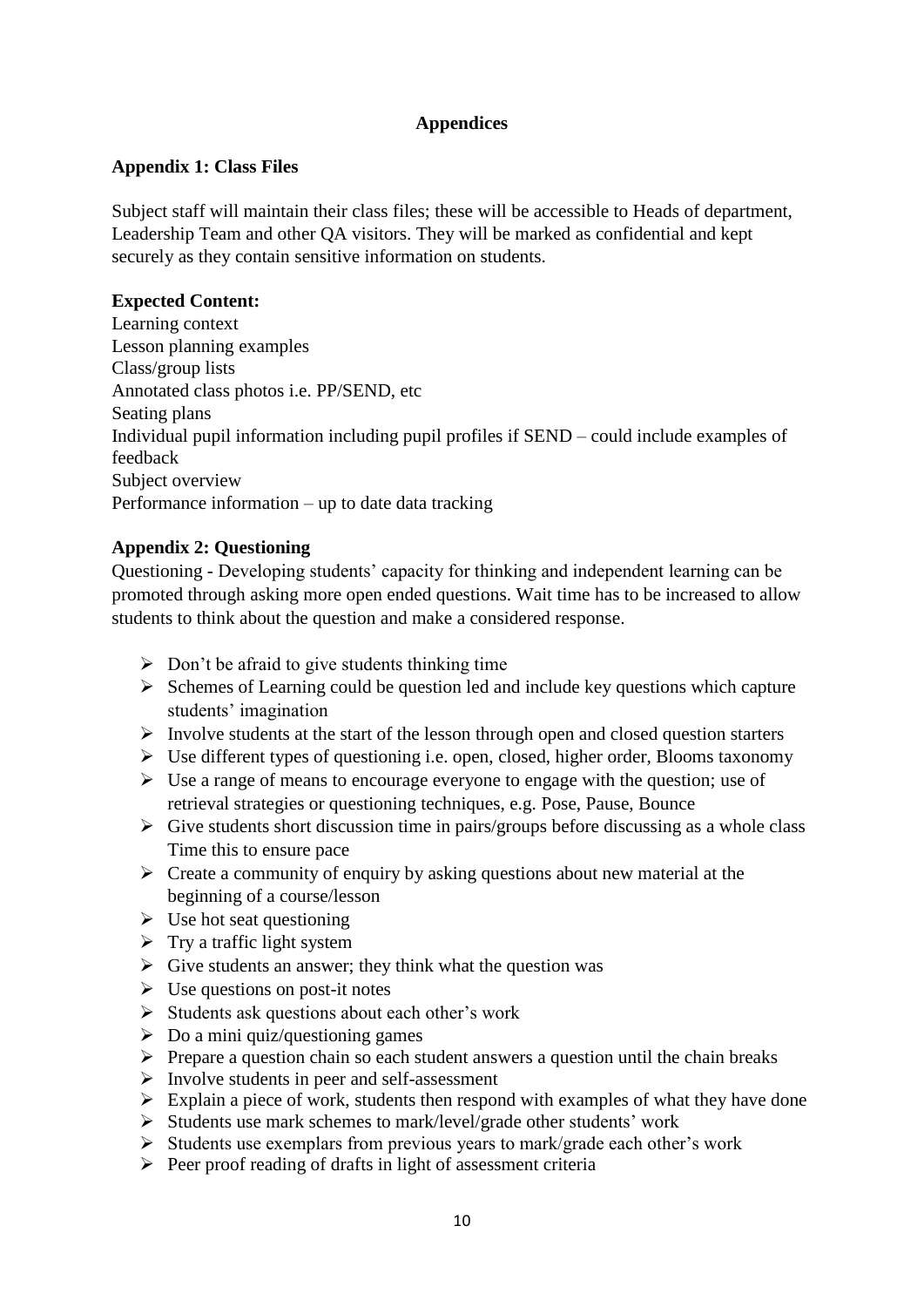- $\triangleright$  Students could identify 2 or 3 positive areas about another person's work and one target to work on
- $\triangleright$  Elect a peer observer to assess and provide constructive feedback to group work
- $\triangleright$  Develop self-assessment checklists or a proforma with a scale, to illustrate how far student has met learning objectives or increased confidence levels

## **Appendix 3: Assessment**

Assessment for learning is not the same as assessment of learning. Assessment for learning is formative and takes place all the time in the classroom.

AfL gets straight to the heart of good teaching by:

- helping teachers help students to take the next steps in their learning
- helping students to help each other to take the next steps in their learning
- helping students themselves to take the next steps in their learning

## **Assessment for Learning Strategies in Lessons**

The AfL opportunities that should be planned into every lesson have the potential to ensure that students are equipped to achieve their very best. Students can be empowered to take control of their own learning and work in partnership with others and the teacher to ensure that the needs of all are met.

In addition to the Trust Feedback Policy using FAR, some strategies that can be used and provide a clear distinction between assessment of and assessment for learning can be seen in the selection below:

## **Key characteristics of AfL**

Sharing learning objectives – all students need to understand what they are being asked to learn and why so that they are able to make connections

- $\triangleright$  Regular retrieval practice using a variety of strategies
- $\triangleright$  Provide a lesson title in the form of a question
- $\triangleright$  Make links to prior and future learning
- $\triangleright$  Key knowledge linked to end of the unit/progress tests
- ➢ Students guess and rate their confidence on key knowledge to promote ownership of objectives
- $\triangleright$  Use past work to demonstrate to students the standard of work expected through effective questioning
- $\triangleright$  Modelling (visually or through ICT) to demonstrate
- ➢ Students identify key words in the key knowledge. Teacher to support students in understanding of key words using glossaries, washing lines or key words on walls, key term quizzes, etc
- $\triangleright$  Encourage students to use the key terminology in their work
- $\triangleright$  Use symbols  $\circledcirc \circledcirc$ , traffic lights, etc, to show how far the objective has been met